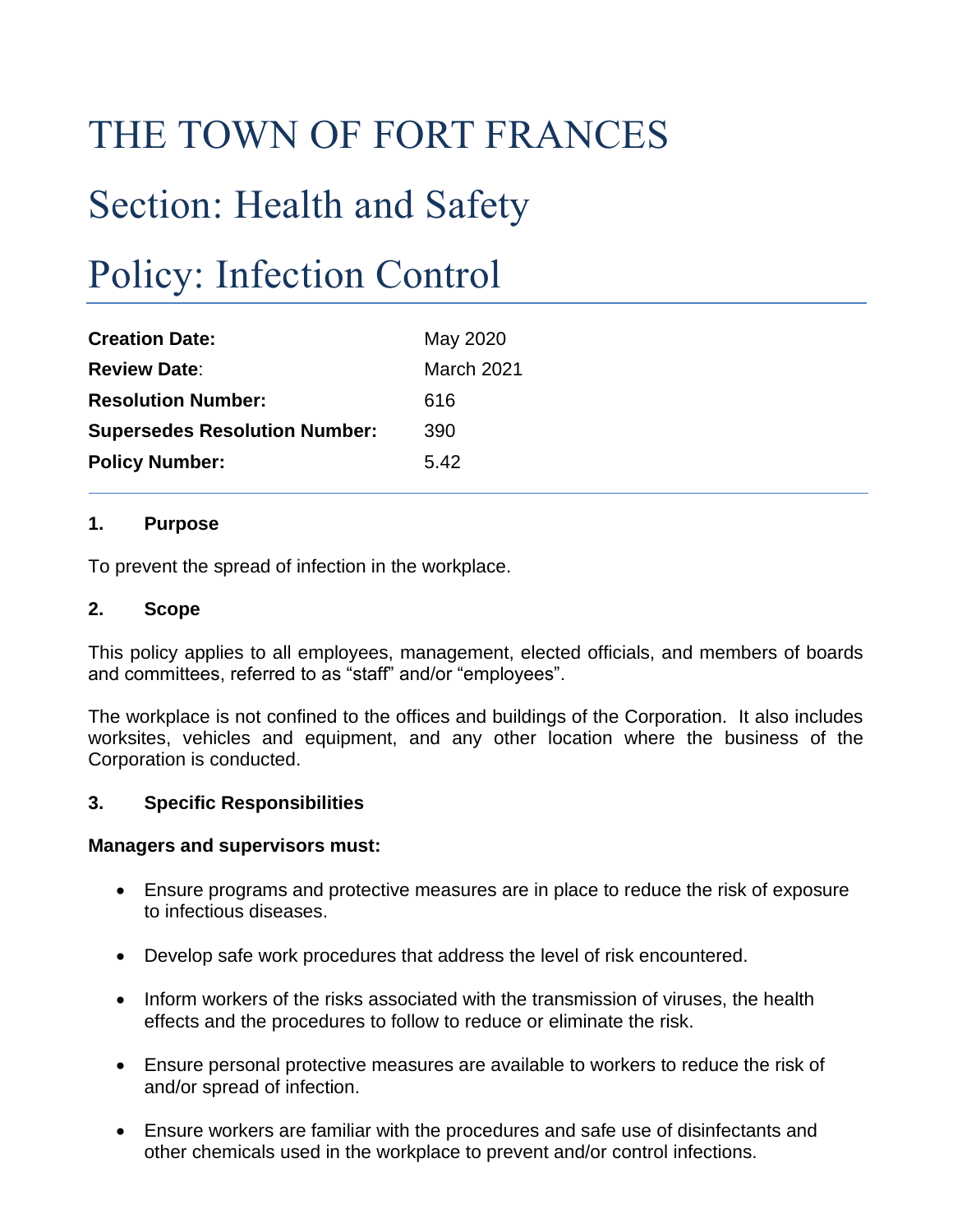- Ensure workers take the necessary measures to reduce the risk of infectious diseases including the wearing of appropriate personal protective equipment and using the appropriate chemicals.
- Investigate and file an incident report of any potential exposures reported by a worker.
- Take corrective action to reduce the risk of exposure to infectious diseases, as required or as new information becomes available.
- Ensure workers attend information and education sessions, as required.

## **Workers must:**

- Follow safe work procedures to reduce the level of risk.
- Wear the appropriate personal protective equipment including gloves, respiratory protection, clothing, among others, as required for protection.
- Report all potential exposures to their manager/supervisor immediately.
- Apply the knowledge gained in training in the fulfillment of their duties.

## **Joint Health and Safety Committee must:**

- Review the selected personal protective measures for workers, as required.
- Make recommendations in the development of safe work procedures.
- Review this policy and related guidelines as required, or at least annually.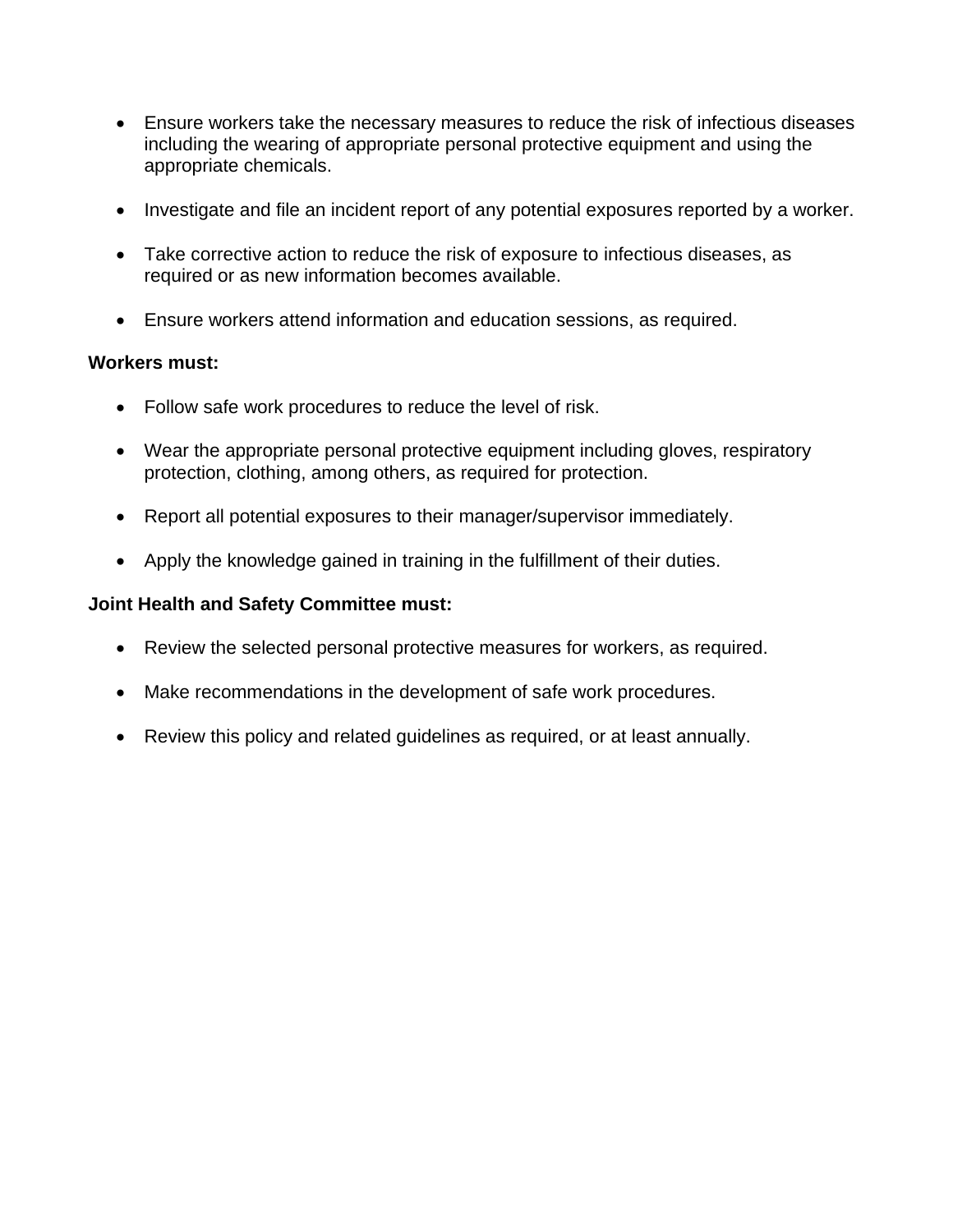## **Safety Measures and Procedures specific to COVID-19 (Coronavirus)**

COVID‐19 is a virus that is spread from person‐to‐person through means such as:

- Between people who are in close contact with one another (within approximately 2 meters or 6 feet).
- Through respiratory droplets produced when an infected person coughs or sneezes.

The virus may be transmitted when it comes into contact with mucous membranes of a person's nose, mouth or eyes. Direct contact may occur from droplet spray expelled by people who are nearby. Indirect contact may occur by touching a surface or object that may be contaminated and then touching one's own mouth, nose or eyes.

COVID‐19 is highly contagious and, although symptoms are frequently mild in a number of cases, some individuals develop severe illness leading to lasting health effects, hospitalization, and in some cases, death.

All workplace parties have roles and responsibilities to protect workers from hazards in the workplace as set out in the Occupational Health and Safety Act (OHSA) and its regulations, and the applicable directives coming from the Chief Medical Officer of Health.

This procedure outlines the duty of both the employer and the workers in taking every precaution reasonable to protect workers from COVID-19. **It applies to all company work locations.**

## **COVID 19 – Roles and Responsibilities**

**The Employer** has a duty to take every precaution reasonable in the circumstances to protect the health and safety of workers from infectious disease.

## **The Employer shall:**

- Make every effort reasonable to ensure workers have been provided with appropriate information and instruction regarding COVID‐19.
- Assess if workers are at risk from exposure to infectious disease, such as COVID‐19.
- Put in place the measures needed to protect workers from infectious disease, such as COVID‐19.
- Provide screening and monitoring measures for COVID‐19 symptoms for personnel at all work sites.
- Ensure that surfaces are cleaned and disinfected to prevent the spread of infectious agents through surface contact.
- Increase on‐site sanitation at all work places.
- Consider staggering start times, breaks and lunches, the total number of people on-site and where they are assigned to work to increase physical distancing.
- Where feasible, offer opportunities for workers to work from home to maintain physical distancing.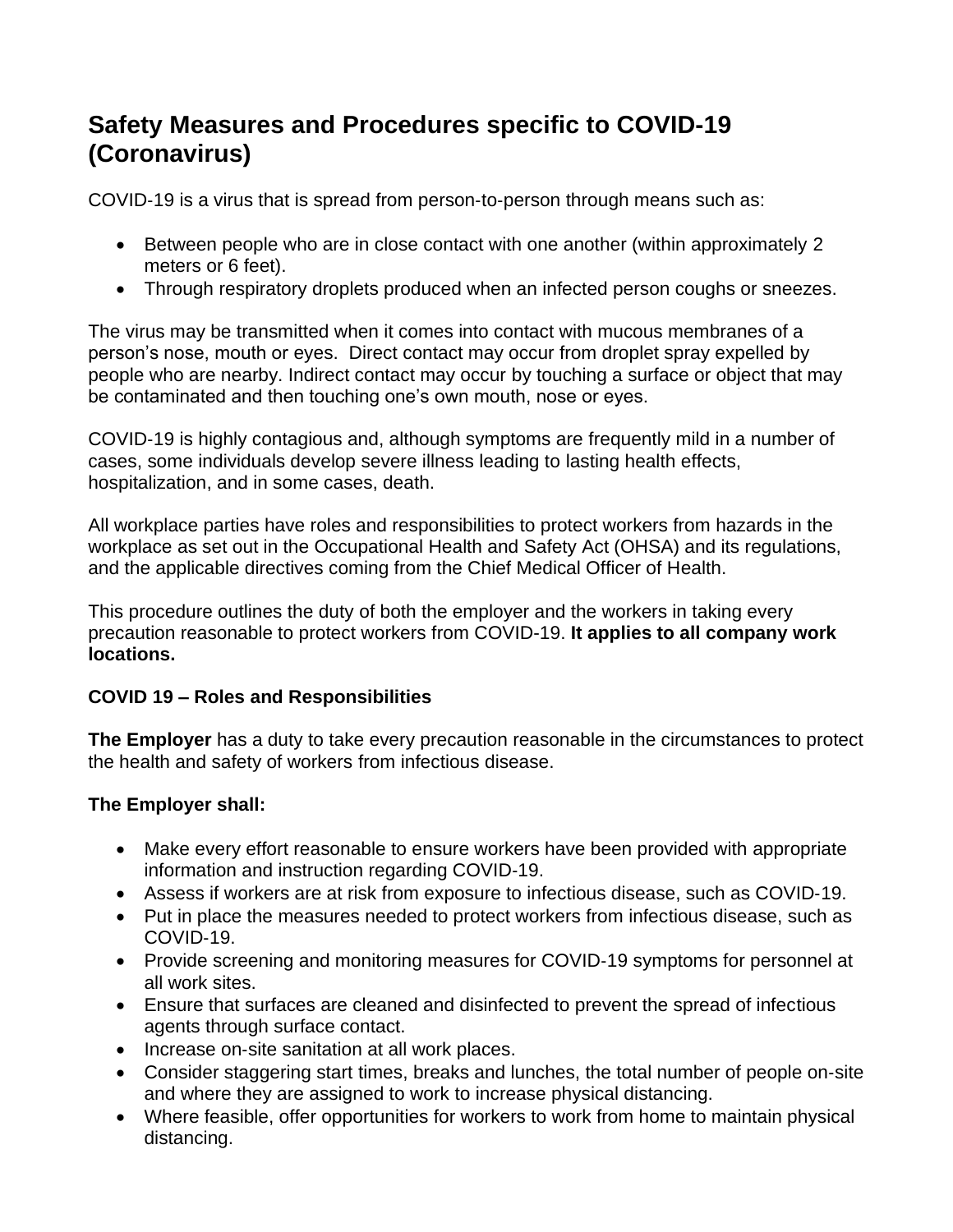- Provide personal protective equipment appropriate for the task and/or risk of exposure to infectious agents.
- Ensure that individuals who are required to wear a tight fitting N95 respirator must be fit tested to ensure a proper fit.

**Workers** have a duty to take every precaution reasonable to protect themselves and their co‐ workers from infectious disease.

### **Workers shall**:

- Follow personal hygiene guidelines.
- Follow physical distancing guidelines.
- Not report to work if exhibiting any of the symptoms of COVID-19 or are under selfisolation or quarantine.
- Wear a non-medical mask in situations where they are not able to maintain physical distancing.
- Wear any personal protective equipment as directed by the employer.
- Complete a daily health review—following screening and monitoring measures.
- Self-monitor and self-report if they are experiencing any signs of illness.
- Follow social distancing and self‐isolation guidelines during off‐duty hours.
- Report any hazards regarding COVID-19 in workplaces.

Physical distancing is a key component to avoiding infection. The following steps must be put in place by each **manager or supervisor** on the work sites they are responsible for.

Physical distancing generally means maintaining a distance of at least 2 meters (6 feet) or more between persons at all times. By maintaining physical distancing, people are less likely to be exposed to a respiratory virus as the virus can be spread before symptoms appear (presymptomatic) and when the person may have contracted the virus but are exhibiting minimal or no symptoms (asymptomatic).

## **The employer and workers shall follow the guidelines identified below:**

- Whenever possible, use telecommunications to give and receive work task instructions and to communicate site status concerns.
- Maintain physical distancing in areas where you may come into contact with outside service providers e.g. site delivery personnel or members of the Public.
- Avoid contact and communications with members of the public. Refer them to the Employer's contact phone numbers for answers to questions they may have
- Limit the amount of time spent on-site.
- If possible, use the same work vehicle on a day to day basis rather than sharing the vehicle with multiple Workers. Vehicles are to be disinfected at the start and end of each shift.
- Supervisors shall make every effort reasonable to limit the total number of people at the workplace and where they are assigned to work.
- Implement a system for virtual and/or telephone consultations when and where possible.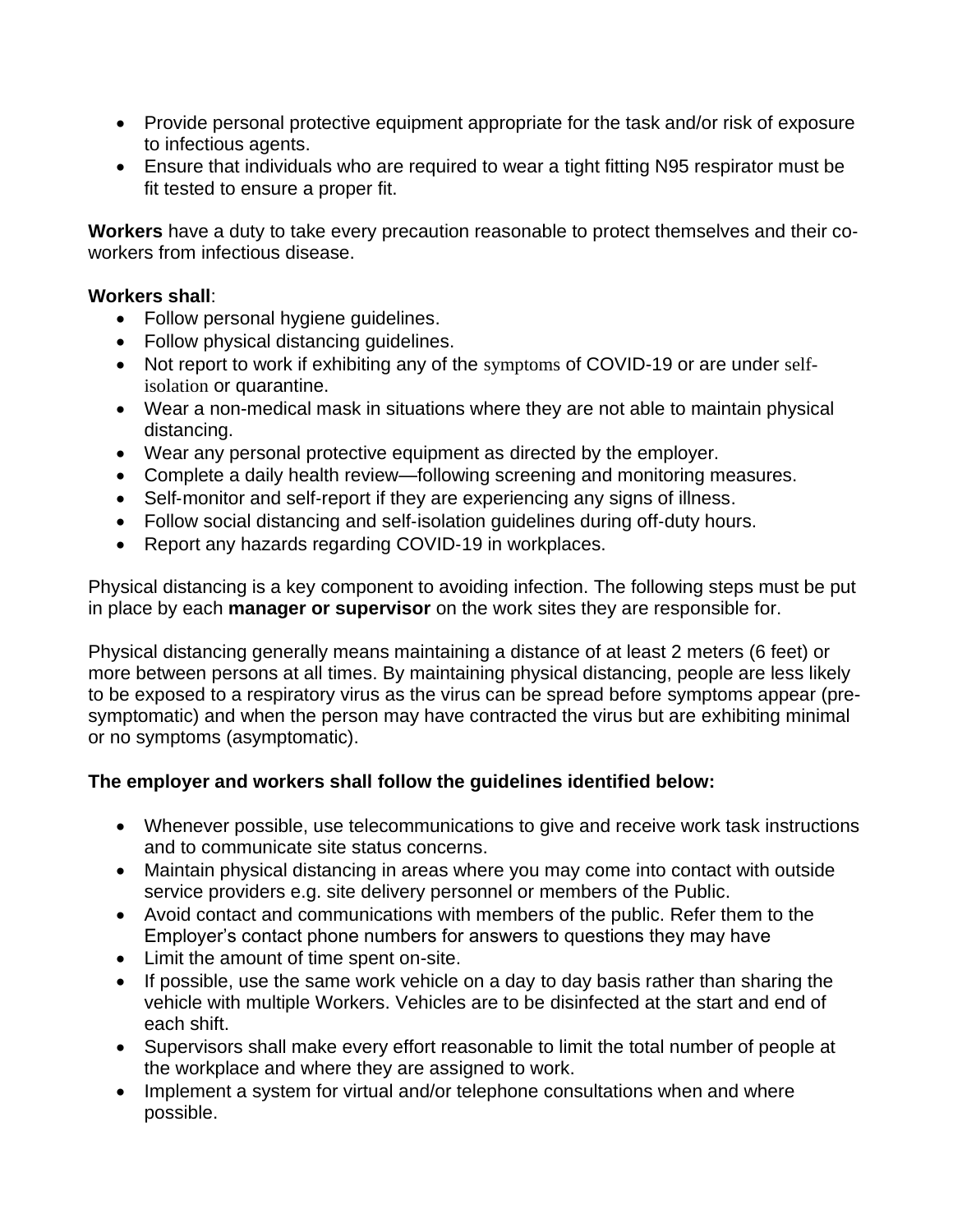- Non-essential face-to-face appointments should be postponed or converted to virtual appointments.
- Have staff work from home whenever possible.
- Utilize staggered start times, breaks and lunches.
- Restrict visitors and limit workplace entry to only essential personnel.
- Suspend all group activities and gatherings.
- Where feasible, alter the workplace layout of the floor by moving furniture or using visual cues such as tape on the floor to enhance physical distancing.
- Lunchrooms and break rooms must be arranged to follow physical distancing practices.
- Ensure that physical distancing is respected during breaks, lunches and shift changes. Workers who fail to comply with this, and supervisors who fail to enforce this may be subject to disciplinary action.
- Follow specific guidance for health and safety and infection prevention and control practices and measures and procedures established by the employer.
- Refer to the Ministry of Health, Public Health Ontario and the Government of Canada for COVID-19 Guidance.
- In addition to routine cleaning, clean frequently touched surfaces (i.e. steering wheels, door handles, handrails, customer service counters, touch screens, elevator buttons, etc. at a minimum of twice per day. If the surfaces are visibly dirty, they should be cleaned prior to disinfection application.
- Proper donning and doffing of PPE and hand hygiene should be performed.
- Stay home if you are feeling ill. Actively [monitor yourself](https://www.publichealthontario.ca/-/media/documents/ncov/factsheet-covid-19-self-monitor.pdf?la=en) for any symptoms and if you detect symptoms, you should immediately distance yourself from others and go home. If possible, avoiding using public transit to get home. Notify your supervisor so that they are aware of the situation and can also notify others who may have been exposed.

Follow the following precautionary measures while working:

- Limit the amount of face-to-face contact during work activities and practice physical distancing whenever possible.
- Use technology for communication (text messaging and mobile phones rather than inperson conversations).
- Avoid sharing equipment/supplies (i.e. vehicles, tools, equipment, radio, tablets, and electronic devices) where possible. Disinfect regularly if sharing cannot be avoided.
- Limit any casual interactions that normally occur at work.
- Change out of work clothing at the end of each shift and wash them. Do not store your street clothes and work clothing in the same space unless both are clean. Change outdoor work shoes / boots outside of home, and do not allow them inside of the house.
- Consider discussing any underlying medical conditions that might place you at a higher risk for severe illness from COVID-19 with your supervisor or Human Resources.
- Ensure you are taking care of both your mental and physical health during this time.

Practice stringent hand hygiene practices. Health Canada recommends following basic hygiene practices:

- Wash hands frequently
- Thoroughly wash hands with soap and water for at least 20 seconds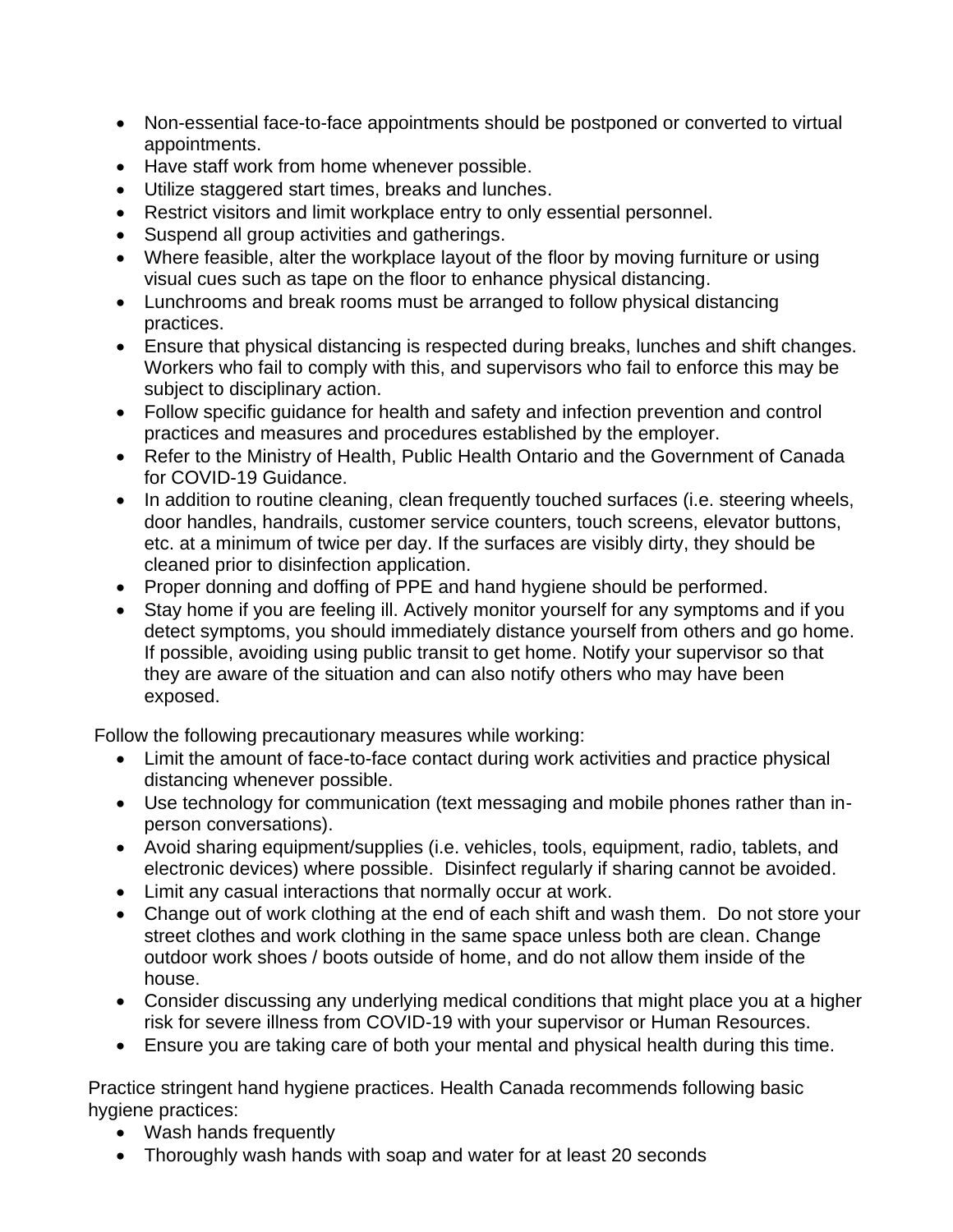- If soap and water are not available, use an alcohol-based hand sanitizer containing at least 70% alcohol
- Avoid touching your eyes, nose and mouth
- Practice respiratory etiquette and sneeze or cough into your sleeve or a tissue and discard it
- Use a clean tissue or your knuckle/elbow to touch light switches, doors, buttons, etc.

## **Work Process Adjustments**

Supervisors should consider the following to reduce risk for the employees under their direction:

- Assigning fewer tasks requiring employees to work closely beside each other will also enable effective physical distancing.
- Where workers can work from home, make every effort to facilitate them doing so.
- Where feasible, rearranging the worksite to ensure proper ventilation in workspaces.
- Where feasible, imposing limits as to the total number of workers allowed on site.
- Limit of one person per vehicle or equipment cab. When not feasible, workers shall wear non-medical masks when not able to physically distance.
- Plan work sites to eliminate "pinch points" such as narrow entry and exit areas, narrow pathways etc.
- Eliminate unnecessary gathering areas.
- Whenever possible, suspend or re-design tasks which require employees to work in close proximity to each other. If it is not possible to suspend work, supervisors must make every effort reasonable to consider the following:
	- o Review alternative ways of completing the task.
	- o Review ways of completing the task with fewer people.
	- o Review ways of completing the task in a shorter time frame.
	- o Additional sanitation measures which may be implemented while completing the task.
	- o Determine what additional PPE may be required to help protect workers.

## **Screening Measures:**

## **Active Screening Measures:**

Supervisors are responsible to ensure that all employees, excluding those working from home, complete the following screening measures on a daily basis:

- Employees shall complete the screening form developed by the Province of Ontario and submit a copy to their supervisor.
- If an employee answers yes to any of the screening questions, or it is indicated that they aren't cleared to attend work, they shall not report to work, and shall notify their supervisor immediately, preferably using virtual means or telecommunications, and at no time shall they come within six feet (two metres) of another staff member when providing notification.